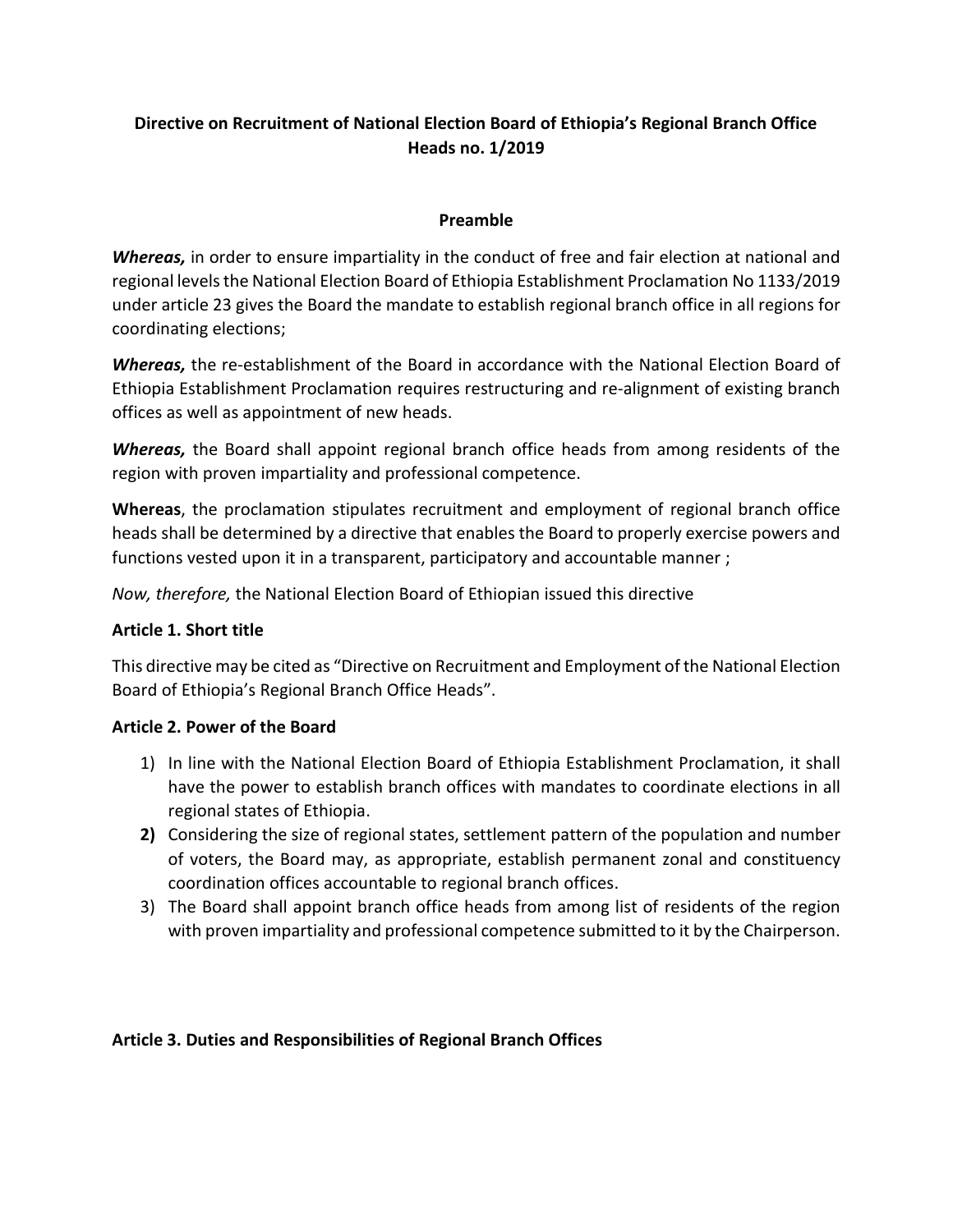Under the general instructions and directions of the Board and, as appropriate, the Chief Executive of the Secretariat of the Board each regional branch office head shall have the following duties and responsibilities:

- 1) Lead, coordinate and monitor the election at regional level;
- 2) Submit proposals to the Secretariat of the Board regarding structure of regional coordination offices made accountable to it.
- 3) Follow up and ensure timely delivery of all the necessary election documents and materials to the respective coordination offices, constituency and polling stations;
- 4) On the basis of instructions from a Board member assigned to this specific task provide and coordinate civic and voter education in collaboration with other pertinent organs
- 5) Follow up and monitor the conduct of voter registration, nomination of candidates and voting in accordance with the law; review regional level election related grievances and complaints and render decisions in accordance with directives issued by the Board
- 6) Submit a report to the Secretariat of the Board regarding processes and results of election conducted in the region;
- 7) Gather and analyze pertinent data as well as submit periodic report to the secretariat of the Board that facilitates execution of elections
- 8) Submit periodic activity report to the Secretariat of the Board;
- 9) As per the directive of the Board facilitate establishment of political parties' joint forum at regional and polling station levels as well as coordinate regional level political parties' joint forum;
- 10) Establish regional branch office Grievance Hearing Committee on the basis of directive issued by the Board;
- 11) Perform other duties assigned to it by the Chairperson and the Chief Executive of the Secretariat of the Board.

# **Article 4. Principles for Recruitment Criteria**

- 1) The Board shall recruit regional branch office heads based on the election law, relevant regulations and directives.
- 2) The Board's recruitment and employment process of regional branch office heads shall be guided by transparency, fairness and justice
- 3) Gender representation shall be duly considered while developing criteria for recruitment and employment of regional branch office heads

# **Article 5. Recruitment Criteria**

Applicants for regional branch office head position shall fulfil the following criteria Must be an Ethiopian national;

- 1) Must be a permanent resident of the constituency and able to speak and write the working languages of the federal government and the region
- 2) Respected by the community and of good ethical behavior
- 3) Must not be a member of any political organization;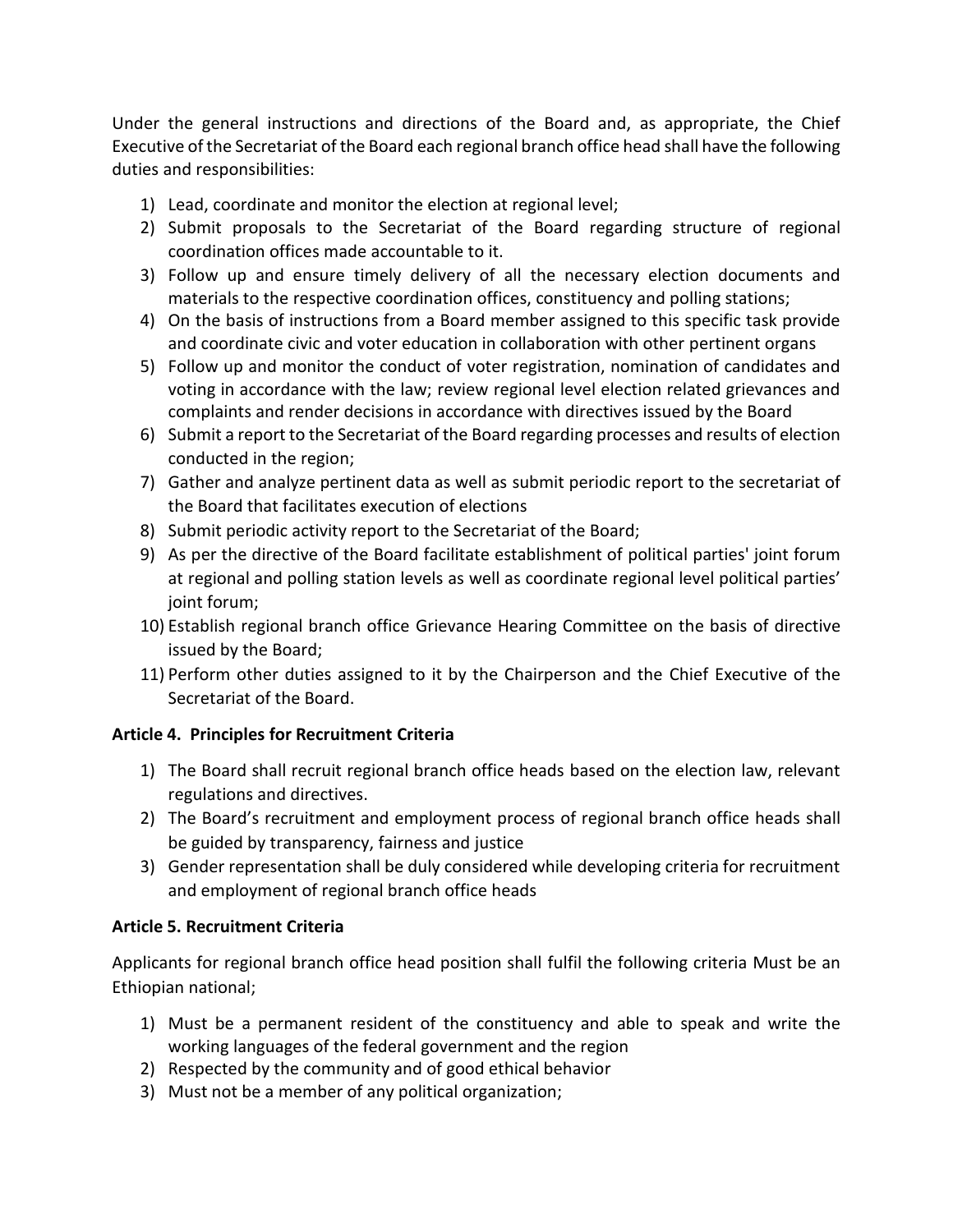- 4) Must have at least a bachelor's degree in law, political science, public administration, statistics, management, information technology or subjects related to elections;
- 5) Must have four years' work experience if the applicant has a master's degree and five years' work experience if the applicant has a bachelor's degree.
- 6) Must have the capacity to understanding election laws, regulations and directives as well as explain same to the public

## **Article 6. Responsibility of the Board**

- 1) In order to collect applications from adequate number of applicants or names of nominees it shall use newspapers of wider circulation, radio, television and other convenient means of communications.
- 2) If the Board deems it necessary it may, in addition to evidences submitted by applicants, communicate with heads of relevant offices and collect written confirmation from them
- 3) The Board may consult with heads of political parties having offices as well as operational presence in the region for the purpose of ascertaining party membership or otherwise of the applicant
- 4) The Board shall prepare different forms including a record for listing of applicants/ nominees.
- 5) The Board shall consolidate and organize information gathered from applicants and nominators and carry out the screening.
- 6) The Board shall identify, on the basis of a scoring criteria it develops, competent applicants/nominees and prepare their ranking.

## **Article 7. Procedure for receiving nominations for membership in the Management Board**

1) The Board shall determine deadline for receiving applications and publish minimum requirements for the post in medias with wider circulations within the region 2) Applicants shall attach the following documents to their application

a) A single page letter of motivation that also explains if selected special contributions and skills he/she would bring to the office

b) Educational qualifications awarded

c) Work experience;

d) Two letters of recommendation attesting applicant's competence for the position;

E) One of the recommendation letters must be from a person that has been closely monitoring performance of the applicant.

f) The applicant may submit his/her application in person or via express mail (EMS), regular post or email. An applicant that wishes to submit his/her application and documents in person may do so at the National Election Board of Ethiopia's head office located around Bole Flamingo area.

3) In addition to individual applicants any one can nominate persons believed to fulfill the criteria.